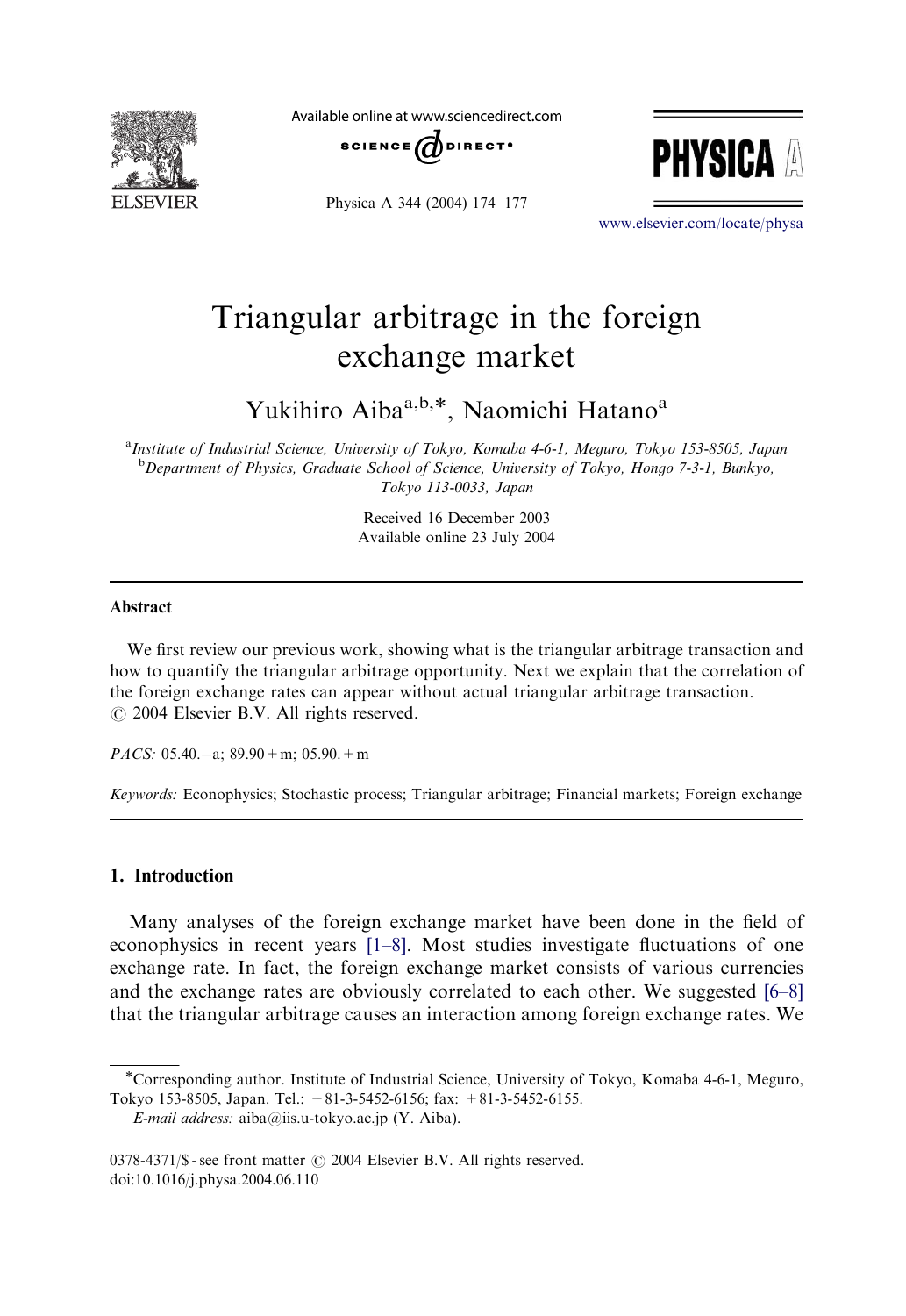also showed [\[6–8\]](#page--1-0) that the triangular arbitrage makes the auto-correlation negative in a short time scale. In the present paper, we claim that the foreign exchange rates tend to keep a certain relation even if the triangular arbitrage transaction is not actually carried out in the market.

In Section 2, we give a brief review of our previous work on the triangular arbitrage. Next, in Section 3, we show that the correlation among multiple exchange rates can occur even if the triangular arbitrage transaction is not carried out.

## 2. Triangular arbitrage and rate product

In this section, we review our previous work [\[6\].](#page--1-0) The triangular arbitrage is a financial activity that takes advantage of three exchange rates [\[9\]](#page--1-0). In order to quantify the triangular arbitrage opportunities, we define the quantity

$$
\mu \equiv \prod_{i=1}^{3} r_i(t) , \qquad (1)
$$

where  $r_i(t)$  denotes each exchange rate at time t:

$$
r_1(t) \equiv \frac{1}{\text{yen-dollar ask}(t)},\tag{2}
$$

$$
r_2(t) \equiv \frac{1}{\text{dollar-euro ask}(t)}\,,\tag{3}
$$

$$
r_3(t) \equiv \text{yen-euro bid}(t) \,. \tag{4}
$$

We refer to this quantity as the rate product. There is a triangular arbitrage opportunity whenever the rate product is greater than unity [\[6\].](#page--1-0) In other words, the rate product  $\mu$  represents the profit of the transaction.

Once there is a triangular arbitrage opportunity, or the rate product is greater than unity, many traders will make the triangular arbitrage transaction. This makes  $\mu$ converge to a value less than unity, thereby eliminating the opportunity. On the other hand, each rate fluctuates strongly. As a result, the rate product fluctuates around its average, yielding a fat-tail distribution. Since the distribution of the rate product has fat tails, the triangular arbitrage opportunity can appear quite often; in fact, it appears more than five percent of the time [\[6\]](#page--1-0).

#### 3. What makes the rate product converge

The feasibility of the triangular arbitrage transaction is of much interest for financial-market practitioners and researchers. In our previous study, we discussed the feasibility of the transaction and concluded that the transaction is quite possible, by analyzing the high-frequency data [\[6\].](#page--1-0) Unfortunately, evidence for the actual occurrence of the transaction is not available to us. We nevertheless claim that the correlation can be generated even without actual triangular arbitrage transactions.